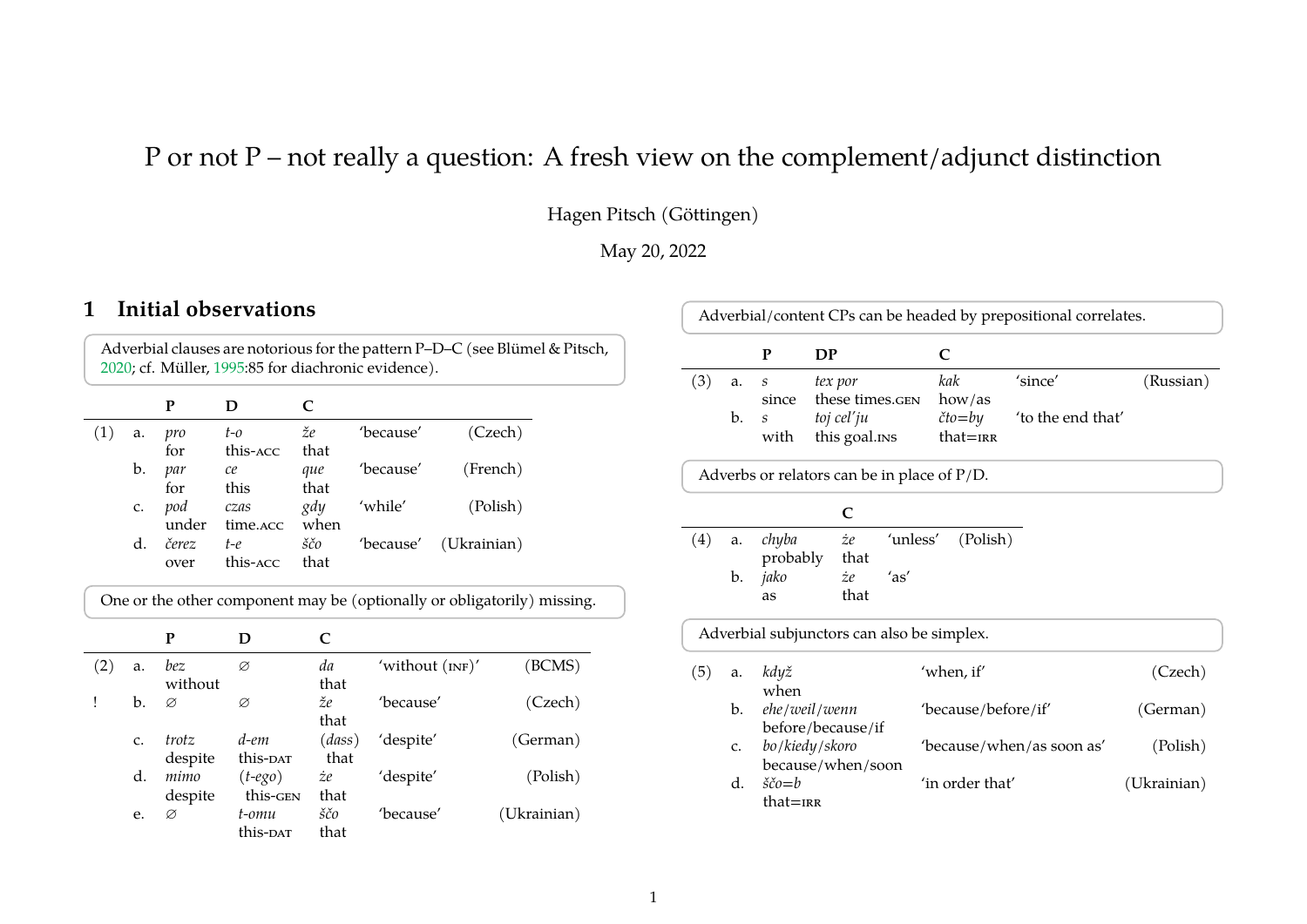# **2 Theoretical preliminaries**

# **2.1 Lexical categories**

- **2.1.1 Chomsky([1970\)](#page-5-1)**
- $[-N] = 'nominal'$
- $[+V]$  = 'verbal'

- + adjective
- + *−* noun
- $\vee$  **verb**
- *− −* preposition

#### **2.1.2 Wunderlich [\(1996\)](#page-6-1)**

- $[+dep] = 'referentially dependent' lacks referential argument$
- $[+art] = 'articulated argument structure' (incl. referential argument)$

| art |
|-----|
|     |

| $^+$ | $^{+}$ | preposition |
|------|--------|-------------|
| $^+$ |        | adjective   |
|      | $\pm$  | verb        |
|      |        | noun        |

*→* major categories: N and V ([*±*dep] need not be instantiated) *→* natural classes: N/V and A/P

#### **2.1.3 Baker ([2003\)](#page-5-2)**

| assigns theta role<br>(has Spec) | bears<br>referential index |                 |
|----------------------------------|----------------------------|-----------------|
|                                  |                            | verb (and Pred) |
|                                  |                            | noun            |
|                                  |                            | adjective       |

! Prepositions = functional

### <span id="page-1-0"></span>**2.1.4 Nishiyama ([2005\)](#page-6-2)**

- Follows Rothstein [\(1999](#page-6-3), [2001\)](#page-6-4): verbs denote count eventuality (prerequisite for Tense to locate it in time); adjectives denote mass eventuality; nouns may both.
- Copula verb or Pred makes an AP/NP eventuality countable.
- APs are defective as predicates (Nishiyama, [2005](#page-6-2):146).

"I argue that Pred and pre/postpositions are the same syntactic category, and represent it as *Pre(p/d)*." (Nishiyama, [2005:](#page-6-2)145)

a. Pred  $= \lambda$  (turns APs into one-place predicates)

b. Prep  $= \lambda$  plus (relational) semantics

"Japanese *ni* functions as a locative postposition  $[(6b)]$  $[(6b)]$  $[(6b)]$ , as a resultative suffix  $[(6a)]$  $[(6a)]$  $[(6a)]$ , and as an adverbial suffix  $[(6c)]$  $[(6c)]$  $[(6c)]$ , motivating the postulation of  $Pre(p/d)$  as a cover term for Pred and pre/postposition." (Nishiyama, [2005:](#page-6-2)151)

| (6) | a. John-ga kabe-o makka-ni nut-ta<br>John-NOM wall-ACC red-X                                     |  | paint- <sub>PST</sub> | (Japanese)            |  |
|-----|--------------------------------------------------------------------------------------------------|--|-----------------------|-----------------------|--|
|     | 'John painted the wall (very) red.'                                                              |  |                       | (Nishiyama, 2005:145) |  |
|     | b. hon-ga niwa- <b>ni</b> ar-u<br>book-NOM garden- $X$ be- $PRS$<br>'The book is in the garden.' |  |                       | (ibid.: 147)          |  |
|     | c. John-ga sizuka-ni arui-ta<br>John-NOM quiet- $X$ walk-pst                                     |  |                       |                       |  |
|     | 'John walked quietly [in a quiet way].'                                                          |  |                       | (ibid.: 151)          |  |

• Adverb suffix falls under Pred  $(\lambda e)$ .

• Pred  $=$  Prep.

*→* All non-adjectival adverbials (including derived adverbs; cf. Alexeyenko, [2015:](#page-5-3)§ 3) are P-like.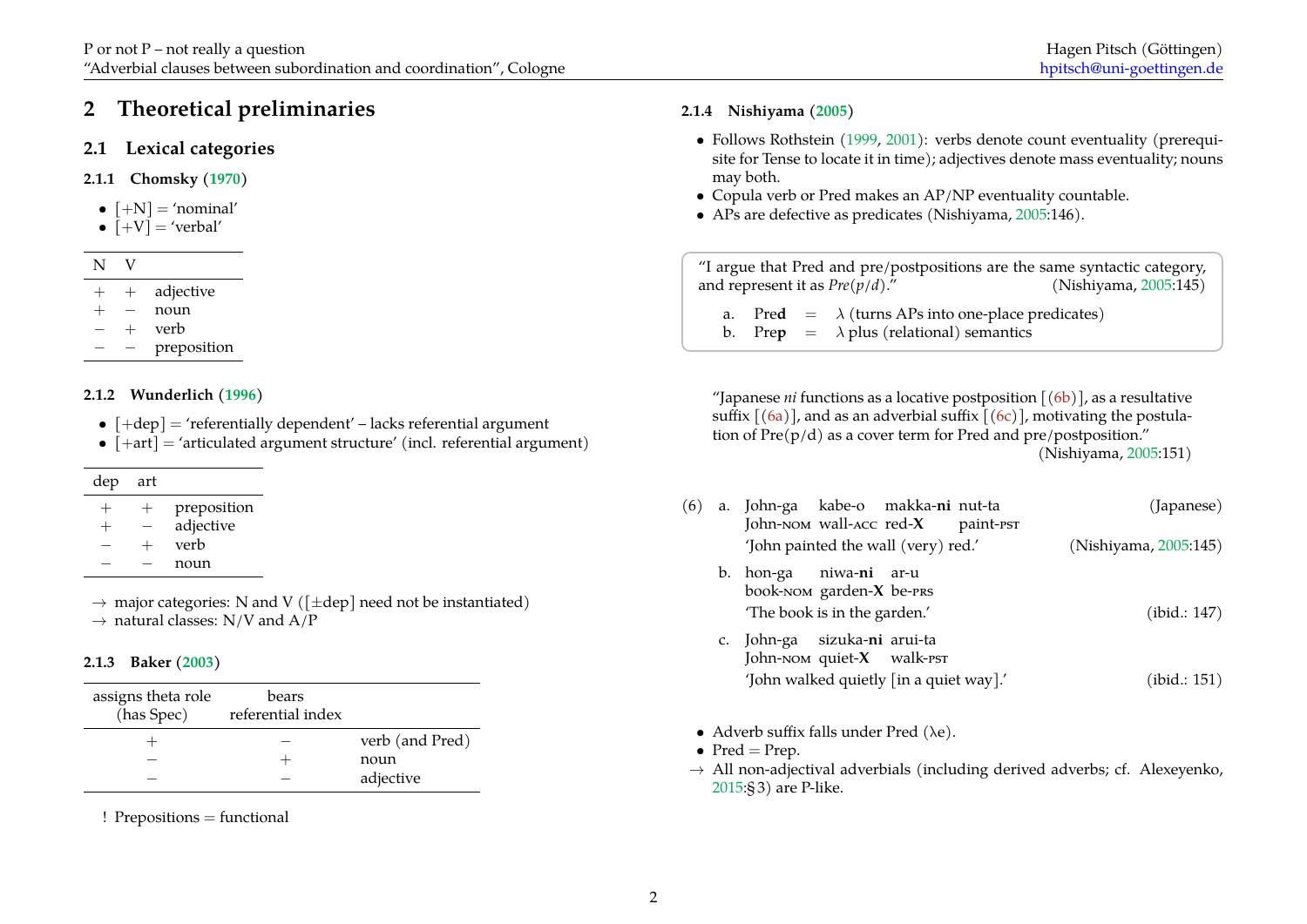#### **2.1.5 Distributed Morphology (DM)**

(cf. Halle & Marantz, [1993;](#page-5-4) Marantz, [1997;](#page-6-5) Embick & Noyer, [2004](#page-5-5))

"Roots cannot appear without being categorized: Roots are categorized by combining with category-defining functional heads."

(Embick & Noyer, [2004](#page-5-5):5)"

(7) [{*a*/*n*/*p*/*v*} {*a*/*n*/*p*/*v*} √ ]

# <span id="page-2-0"></span>**2.2 Pitsch([2017a\)](#page-6-6)**

adopts (Wunderlich, [1996](#page-6-1)) wrt. A/N/V but not P:

Pre-/postpositions are category-neutral.

Cf. the lexical entry in [\(8](#page-2-0)) for the German verb stem *leer-* '(to) empty' with entry ([9\)](#page-2-0) for Czech *v* 'in'.

- (8) CAT PHON AS SEM (Wunderlich, [1997:](#page-6-7)59) V PHON AS  $\lambda z \lambda x \lambda s$  cause $(x, \text{become}(\text{empry}(z)))(s)$ SEM
- $(9)$  PHON AS SEM (Pitsch, [2017a:](#page-6-6)272)  $\lambda y \lambda x \text{ loc}(x, \text{at}(y))$ PHON AS SEM

"APs are exponents of a lexical and [in Slavic] inflected category. As a consequence, although 'inferior' to NPs and VPs in terms of referential dependence, APs are still part of the same system and manipulated by the same feature-driven syntactic mechanisms. […]

In contrast, prepositional phrases […] do not underlie restrictions arising from categorial (or related morphosyntactic) features, which is why they adjoin to whatever they can modify in terms of sortal adequacy and the appropriate semantic type. […]

[W]hile A's are 'natural-born' modifiers due to their lexical specification  $( [ + dep] )$  within the system of lexical categories, prepositional roots have the same function (only) due to their relational semantics." (Pitsch, [2017a](#page-6-6):275)

Implication for DM: There is no categorizer *p*.

*→* Roots can in principle be left uncategorized (economy).

# **3 Related proposals**

# <span id="page-2-1"></span>**3.1 Adjunct clauses as PPs**

Faraci([1974\)](#page-5-6), Jackendoff [\(1977](#page-5-7)), Manzini([1983\)](#page-6-8), Wunderlich [\(1984](#page-6-9)), Emonds [\(1985](#page-5-8)), Steube [\(1987](#page-6-10)), McCawley([1988\)](#page-6-11), Larson([1990\)](#page-6-12), Růžička [\(1990\)](#page-6-13), Junghanns([1994\)](#page-5-9), Zimmermann [\(2003a](#page-6-14), [2009\)](#page-6-15), Axel-Tober([2002\)](#page-5-10), Blümel & Pitsch [\(2020](#page-5-0))

|  | (10) a. Nikolaj iz skromnosti, a takže<br>(Russian)<br>out.of modesty but also<br>N.                                                 |
|--|--------------------------------------------------------------------------------------------------------------------------------------|
|  | buduči principial'nym protivnikom staček [], naotrez<br>being principle opponent of.strikes ultimately<br>otkazalsja platit' lišnee. |
|  | refused to.pay more                                                                                                                  |
|  | 'Out of modesty, but also being a pronounced opponent of strikes,<br>Nikolay ultimately refused to pay more.' (Růžička, 1990:362)    |
|  | (ibid.: 366)                                                                                                                         |

- $(11)$  [PP *dlja*<sub>P</sub> [<sub>DP</sub> [<sub>DP</sub> *togo*<sub>D</sub>] [<sub>CP</sub> *čto*<sub>C</sub>=by postroit' doma ]]] (Russian) for this.GEN that=IRR to.build houses '(in order) to build houses' (see Junghanns, [1994:](#page-5-9)159)
- (12)  $\left[$  pp *nach*<sub>P</sub>  $\left[$   $_{DP}$  *dem*<sub>D</sub>  $\left[$   $_{CP}$  C<sup>0</sup>  $\left[$   $_{TP}$  *sie es gelesen hat*  $\left[$   $\right]\right]\right]$  (German) after  $[$ <sub>pp</sub>  $nach_{\rm P}$   $[$ <sub>DP</sub>  $dem_{\rm D}$ this.DAT she it read has 'after she read it' (see Müller, [1995:](#page-6-0)86)
- $(13)$   $\begin{bmatrix} \text{AP} \end{bmatrix}$   $\text{PP}$   $\text{P}$   $\text{PP}$   $\text{QP}$   $\begin{bmatrix} \text{D} \text{P} \end{bmatrix}$   $\text{Zu}$   $\text{Frieden}$   $\begin{bmatrix} \text{O} \end{bmatrix}$   $(13)$   $\begin{bmatrix} \text{German} \end{bmatrix}$ with there CP ]] *zufrieden* ] content 'content with (that)' (Zimmermann, [2021:](#page-6-16)407)

Note:  $D^0$  raises to  $P^0$ , yielding *damit '*therewith'.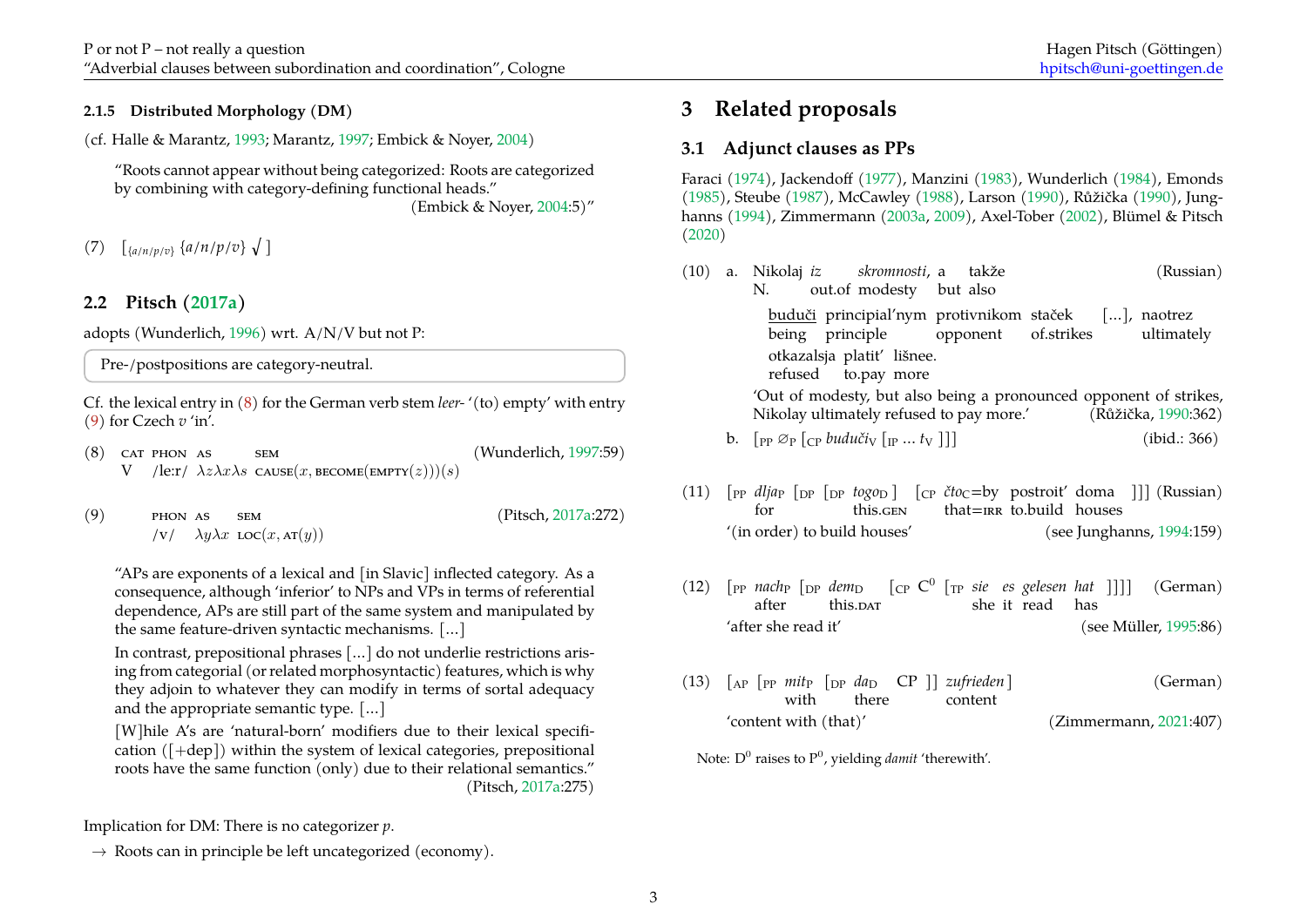# **3.2 Semantic cases as PPs**

Bresnan & Grimshaw [\(1978](#page-5-11)), Emonds([1985,](#page-5-8) [1987\)](#page-5-12), Nikanne([1993\)](#page-6-17), McFadden ([2004](#page-6-18)), Zimmermann [\(2003b,](#page-6-19) [2013\)](#page-6-20), Pitsch([2014,](#page-6-21) [2017b](#page-6-22))

(14) *On* (Pitsch, [2017b:](#page-6-22)89) *pisal pis'mo* [PP ∅<sup>P</sup> *karandašom* ]. he wrote letter pencil.INS 'He wrote the letter in pencil.'

# <span id="page-3-0"></span>**3.3 Alexeyenko [\(2015\)](#page-5-3): English** *-ly***-adverbs as PPs**



# **4 Proposal**

# **4.1 Framework**

- Labeling Algorithm, Minimal Search (Chomsky, [2013](#page-5-13), [2015;](#page-5-14) Seely, Epstein & Kitahara, [2014\)](#page-6-23).
- Adverbials (clauses, NPs/DPs, adverbs) are prepositional (see §§ [3.1](#page-2-1)[–3.3\)](#page-3-0).
- P–D–C structures have the syntax proposed by, a.o., Müller [\(1995](#page-6-0)) and Zim-mermann $(2021)$  $(2021)$  (see § [3.1\)](#page-2-1).
- Adjunct Exocentricity: Adjunct clauses can remain unlabeled (Blümel & Pitsch, [2020](#page-5-0):20).
- Minimal Search  $=$  no label is found, search ends (ibid.).
- Category-neutral pre-/postpositions (Pitsch, [2017a;](#page-6-6) see § [2.2](#page-2-0)).

# **4.2 Claims**

- 1. Complement clauses: *⟨*C,TP*⟩* = CP.
- 2. Adverbial clauses are headed by a (c/overt) preposition.
- 3. The preposition encodes a semantic relation between an clause and the matrix situation/topic time/proposition.
- 4. The preposition has no category.  $\rightarrow$  Adverbial clause goes unlabeled.
- 5. The unlabeled structure  $(\alpha)$  is pair-merged to the matrix to yield  $\langle \alpha, \text{XP} \rangle$ (Blümel & Pitsch, [2020](#page-5-0):23).
- 6. On labeling failure,  $\alpha$  is sent to the interfaces.

# **4.3 Implications**

- System of lexical categories reduces to  $(A)$ , N, V.
- All adverbial structures (except for  $\langle AP, NP \rangle = \Phi P$ ) end up unlabeled:
	- **–** Adverbial (incl. relative) clauses: *⟨*\_,CP*⟩* = *α*;
	- **–** PPs/semantic cases/derived adverbs: *⟨*\_,DP*⟩* = *α*.

# **4.4 Illustrations**

# **Full P–C–D pattern**

- (17) a.  $\int_{\alpha}$  *pro*  $\int_{\text{DP}}$  *to*<sub>D</sub>  $\int_{\text{CP}}$  *že*<sub>C</sub> **TP** ]]] (Czech)
	- b.  $\int_{\alpha} dl a \left[ \frac{\text{p}}{\text{p}} \text{teg} \right] \left[ \frac{\text{p}}{\text{c}} \text{gg} \right]$  (Polish)
	- c.  $\left[ \begin{array}{c} \alpha \\ \alpha \end{array} \right]$  *cerez*  $\left[ \begin{array}{c} \text{op } t \text{eD} \end{array} \right]$  (*Ukrainian*) *all:* 'because'

# <span id="page-3-1"></span>**P–D–C pattern with (optional/obligatory) gaps**

(18) a.  $\int_{\alpha} \text{bez} \left[ \text{DP } \emptyset_{\text{D}} \left[ \text{CP } \text{d}a_{\text{C}} \text{TP } \right] \right]$  'without' (BCMS) b.  $\int_{\alpha} ∅ \int_{DP}$  *tomu<sub>D</sub>*  $\int_{CP}$  *što*<sub>C</sub> TP ]]] 'because' (Belarusian) c.  $\int_{\alpha}$  *trotz*  $\int_{\text{DP}}$  *dem*<sub>D</sub>  $\int_{\text{CP}}$  *(dass)*<sub>C</sub> TP ]]] 'despite' (German) d.  $\int_{\alpha} bis \int_{DP} \mathcal{O}_D \left[_{CP} (dass)_{C} \text{TP} \right]$ ] 'until' e.  $\int_{\alpha}$  *mimo*  $\int_{\text{DP}} (tego)_{\text{D}} [\text{Cp } \text{z}ec \text{TP }]]$  'despite' (Polish)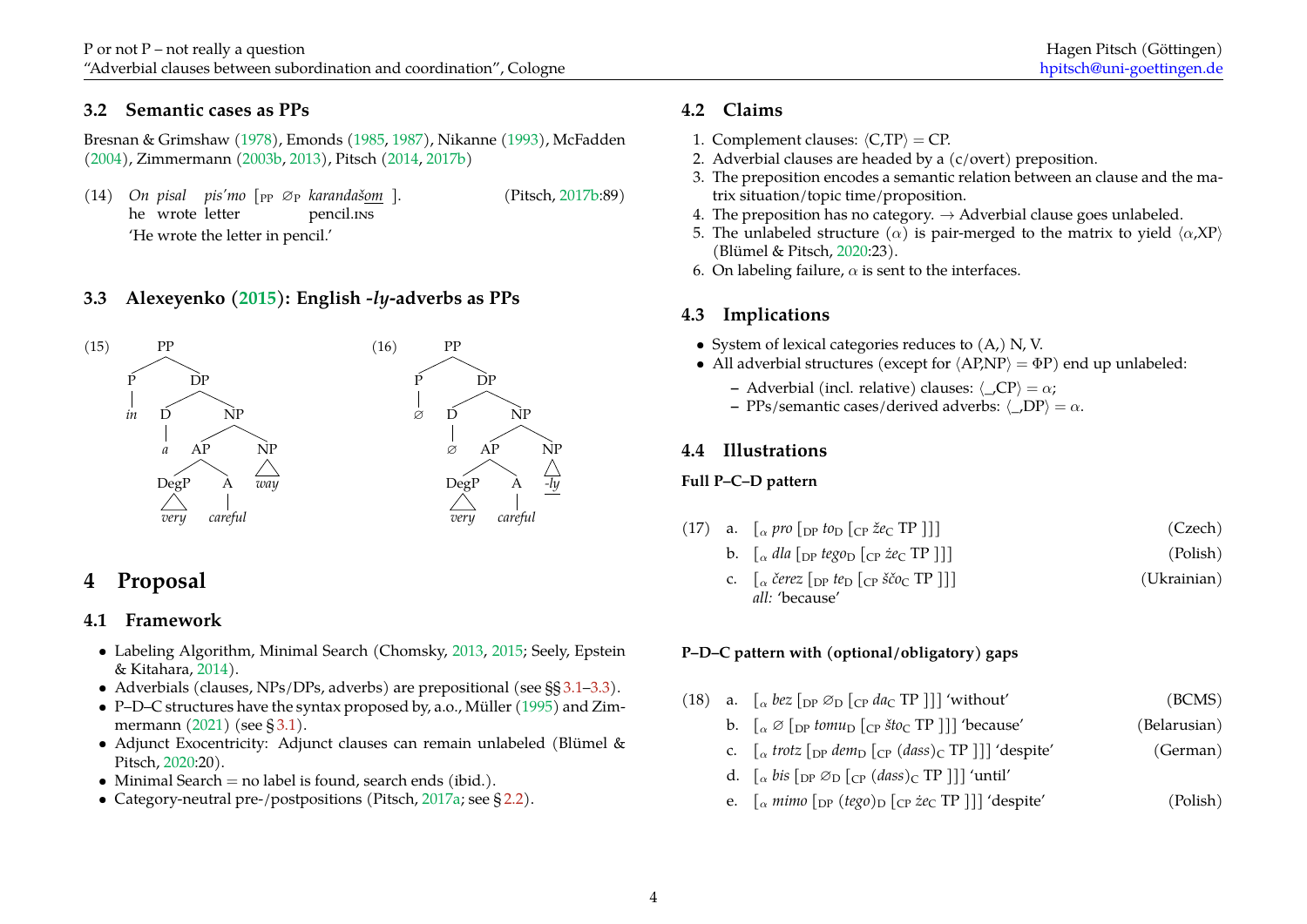### **P–D–C pattern with correlate nouns**

- (19) a.  $\int_{\alpha}$  *mit*  $\int_{\text{DP}}$  *dem Ziel*  $\int_{\text{CP}}$  *dass*<sub>C</sub> TP ]] 'to the end that' (German) *→* cf.([13\)](#page-2-1)
	- b.  $\int_{\alpha}$  *s*  $\int_{\text{DP}}$  *tex por*  $\int_{\text{CP}}$  *kak*<sub>C</sub> TP ]] 'since' (Russian)

# <span id="page-4-0"></span>**Adv/Rel–C pattern**

(20) a.  $\int_{\alpha}$  *chyba*  $\int_{\text{CP}}$  *że*<sub>C</sub> TP ]] 'unless' (Polish) b.  $\int_{\alpha}$  *jako*  $\int_{\text{CP}}$  *że*<sub>C</sub>  $\int_{\text{TP}}$  *by* ... ]]] 'as'

# **4.5 Potential caveats**

#### **4.5.1 Simplex subjunctors**

a) are P-items plus obligatorily non-overt C; see, e.g.,([18d\)](#page-3-1).

- (21) a.  $\int_{\alpha} wenn \left[ \text{CP } \varnothing_{\text{C}} \text{TP } \right] \right]$  'if, when' (German)
	- b.  $\int_{\alpha}$  *kiedy*  $\int_{\alpha}$   $\infty$  TP ]]] 'when' (Polish)
- *→ Wenn/kiedy* are (former?) wh-items with relational semantics ('at what time').
- *→* Obligatorily silent C: Same basic structure as [\(20](#page-4-0)) but more grammaticalized?
- b) are heads of CPs embedded by a silent operator:
- (22) a.  $\int_{\alpha} \emptyset [\text{cp } well \text{TP } ] ]$  'because' (German)
	- b.  $\left[\begin{array}{cc} \alpha & \beta \end{array}\right]$   $\left[\begin{array}{cc} \beta & \beta \end{array}\right]$   $\left[\begin{array}{cc} \beta & \beta \end{array}\right]$   $\left[\begin{array}{cc} \beta & \beta \end{array}\right]$
- *→ Weil/bo* lack semantic content but reflect the presence of the operator.

# **4.5.2 Intransparent semantics**

- a) Frozen meaning: e.g., Polish *chyba że* 'unless' *<* Old Polish prepositional *chyba* 'except' + CP.
- b) Grammaticalization/specialization: e.g., Polish *gdyż* 'because' *<* temporal *gdy* 'when' + particle  $\dot{z}(e)$  (cf. German *weil* <  $w\bar{t}$ *la* 'while')

# **Appendix**

### <span id="page-4-1"></span>**Underived adverbs**

(23) a. *už* 'already', *ještě* 'yet' (Czech) b. *včera* 'yesterday', *dnes* 'today', *zítra* 'tomorrow'

ad [\(23a](#page-4-1)): Particle-like temporal/degree/modal adverbs can themselves be analyzed as overt semantic operators modifying the appropriate expression, yielding *α*.

ad([23b](#page-4-1)): Wunderlich [\(1996](#page-6-1):16) and Reyle, Rossdeutscher & Kamp [\(2007](#page-6-24)) analyze deictic/relational adverbs as prepositions with an implicit internal argument:

"We analyse the adverb gestern as a prepositional phrase with silent preposition and an occurrence of gestern as NP which is governed by this preposition." (Reyle, Rossdeutscher & Kamp, [2007:](#page-6-24)580)

So, e.g., *včera* 'yesterday' is underlyingly a PP 'on the day before the day on which the utterance is made' (see Reyle, Rossdeutscher & Kamp, [2007](#page-6-24):581)

#### **Argumental PPs**

- are idiosyncretically governed by certain lexemes (e.g., Czech *doufat v* ACC 'hope for'; Polish *cieszyć się z* GEN 'be pleased with'; Russian *uverennyj v* LOC 'confident of').
- The lexical entries of the relevant lexemes include a specific relational root (preposition).
- The range of P-complements of verbs of position/direction (e.g., Czech *stát na/v* LOC 'stand in/on'; *chodit do/na* GEN/ACC 'go to/on') seems to follow from basic spatio-temporal concepts and world knowledge.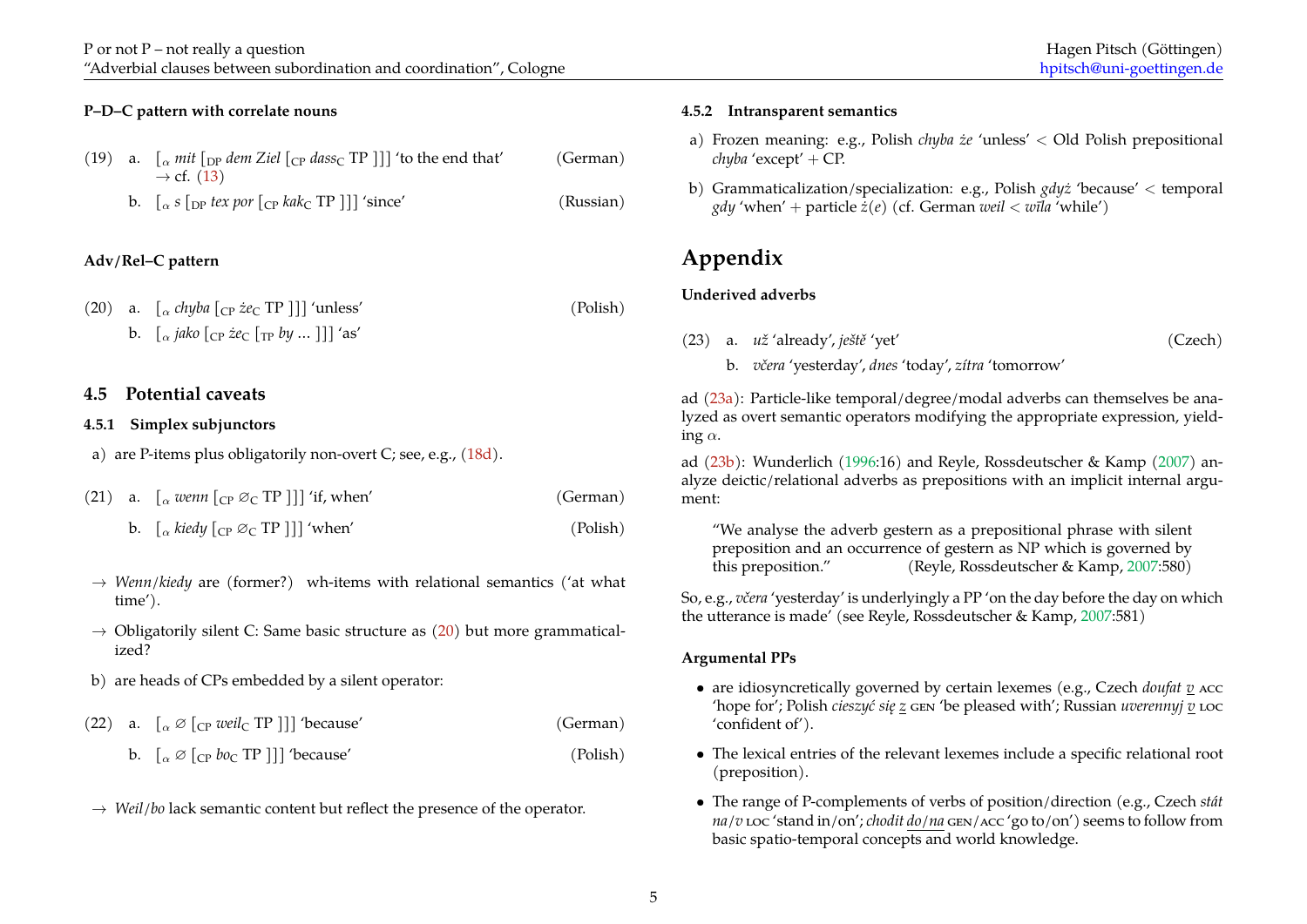#### **Predicative PPs**

- a) are indeed predicative despite having no (lexical) category cf. Steinitz [\(1997](#page-6-25):11): the predicative position is neutral as concerns categorial information;
- b) are not predicative but rather (unlabeled) adjuncts to existential 'be'.

#### **Prepositional case markers**

are category-neutral items relating their complement DP to the matrix:

|  | (24) a. na Săedineni amerikanski štati | (Bulgarian) |
|--|----------------------------------------|-------------|
|  |                                        |             |

b. of the United States (English)

The prepositional item encodes a specific relation (INSTRUMENT, LOCATION, etc.). Such case markers differ from "semantic cases" only in that the prepositional item is overt.

# **References**

- <span id="page-5-3"></span>Alexeyenko, Sascha (2015). "[The syntax and semantics of manner modification: Adjec](https://osnadocs.ub.uni-osnabrueck.de/bitstream/urn:nbn:de:gbv:700-2016041814416/4/thesis_alyeksyeyenko.pdf)[tives and adverbs](https://osnadocs.ub.uni-osnabrueck.de/bitstream/urn:nbn:de:gbv:700-2016041814416/4/thesis_alyeksyeyenko.pdf)". PhD thesis. University of Osnabrück, Institute of Cognitive Science. [https://osnadocs.ub.uni-osnabrueck.de/bitstream/urn:nbn:de:gbv:700-](https://osnadocs.ub.uni-osnabrueck.de/bitstream/urn:nbn:de:gbv:700-2016041814416/4/thesis_alyeksyeyenko.pdf) [2016041814416/4/thesis\\_alyeksyeyenko.pdf](https://osnadocs.ub.uni-osnabrueck.de/bitstream/urn:nbn:de:gbv:700-2016041814416/4/thesis_alyeksyeyenko.pdf).
- <span id="page-5-10"></span>Axel-Tober, Katrin (2002). [Zur diachronen Entwicklung der syntaktischen Integration](http://dx.doi.org/10.1515/BGSL.2002.1) [linksperipherer Adverbialsätze im Deutschen: ein Beispiel für syntaktischen Wandel?](http://dx.doi.org/10.1515/BGSL.2002.1) In: *Beiträge zur Geschichte der deutschen Sprache und Literatur* 124, 1–43. DOI: [10.1515/](https://doi.org/10.1515/BGSL.2002.1) [BGSL.2002.1](https://doi.org/10.1515/BGSL.2002.1).
- <span id="page-5-2"></span>Baker, Mark C. (2003). *[Lexical categories: Verbs, nouns, and adjectives](http://dx.doi.org/10.1017/CBO9780511615047)*. Cambridge: Cambridge University Press. DOI: [10.1017/CBO9780511615047](https://doi.org/10.1017/CBO9780511615047).
- <span id="page-5-0"></span>Blümel, Andreas & Hagen Pitsch (2020). [Adverbial clauses: Internally rich, externally](http://dx.doi.org/10.5334/gjgl.600) [null.](http://dx.doi.org/10.5334/gjgl.600) In: *Glossa: A Journal of General Linguistics* 4.1, 19. DOI: [10.5334/gjgl.600](https://doi.org/10.5334/gjgl.600).
- <span id="page-5-11"></span>Bresnan, Joan & Jane Grimshaw (1978). [The syntax of free relatives in English.](https://www.jstor.org/stable/4178069) In: *Linguistic Inquiry* 9.3, 331–391. <https://www.jstor.org/stable/4178069>.
- <span id="page-5-1"></span>Chomsky, Noam (1970). Remarks on nominalization. In: *Readings in English Transformational Grammar*. Ed. by Roderick A. Jacobs & Peter S. Rosenbaum. Waltham MA: Ginn, 184–221.
- <span id="page-5-13"></span>– (2013). [Problems of projection](http://dx.doi.org/10.1016/j.lingua.2012.12.003). In: *Lingua* 130, 33–49. DOI: [10.1016/j.lingua.2012.](https://doi.org/10.1016/j.lingua.2012.12.003) [12.003](https://doi.org/10.1016/j.lingua.2012.12.003).
- <span id="page-5-14"></span>– (2015). [Problems of projection: Extensions](http://dx.doi.org/10.1075/la.223.01cho). In: *Structures, strategies and beyond: Studies in honour of Adriana Belletti*. Ed. by Elisa Di Domenico, Cornelia Hamann & Simona Matteini. Linguistik Aktuell/Linguistics Today 223. Amsterdam, Philadelphia: John Benjamins, 3-16. por: 10.1075/1a.223.01cho.
- <span id="page-5-5"></span>Embick, David & Rolf Noyer (2004). [Distributed Morphology and the syn](http://dx.doi.org/10.1093/oxfordhb/9780199247455.013.0010)[tax/morphology interface](http://dx.doi.org/10.1093/oxfordhb/9780199247455.013.0010). In: *The Oxford handbook of linguistic interfaces*. Ed. by Gillian Ramchand & Charles Reiss. New York, Oxford: Oxford University Press, 289–324. DOI: [10.1093/oxfordhb/9780199247455.013.0010](https://doi.org/10.1093/oxfordhb/9780199247455.013.0010).
- <span id="page-5-8"></span>Emonds, Joseph E. (1985). *[A unified theory of syntactic categories](http://dx.doi.org/10.1515/9783110808513)*. Dordrecht: Foris. por. [10.1515/9783110808513](https://doi.org/10.1515/9783110808513).
- <span id="page-5-12"></span>– (1987). [The invisible category principle](https://www.jstor.org/stable/4178563). In: *Linguistic Inquiry* 18.4, 613–632. [https://](https://www.jstor.org/stable/4178563) [www.jstor.org/stable/4178563](https://www.jstor.org/stable/4178563).
- <span id="page-5-6"></span>Faraci, Robert Angelo (1974). ["Aspects of the grammar of infinitives and](http://hdl.handle.net/1721.1/13017) *for*-phrases". PhD thesis. MIT. <http://hdl.handle.net/1721.1/13017>.
- <span id="page-5-4"></span>Halle, Morris & Alec Marantz (1993). Distributed Morphology and the pieces of inflection. In: *The view from building 20: Essays in linguistics in honor of Sylvain Bromberger*. Ed. by Kenneth L. Hale & Samuel J. Keyser. Cambridge, MA: MIT Press, 111–176.
- <span id="page-5-7"></span>Jackendoff, Ray (1977). *X-bar-syntax: A study of phrase structure*. Linguistic Inquiry Monograph 2. Cambridge, MA: MIT Press.
- <span id="page-5-9"></span>Junghanns, Uwe (1994). *[Syntaktische und semantische Eigenschaften russischer finaler Infini](https://library.oapen.org/bitstream/id/74e64c29-e06d-4760-a36a-5ae58b544cad/1003805.pdf)[tiveinbettungen](https://library.oapen.org/bitstream/id/74e64c29-e06d-4760-a36a-5ae58b544cad/1003805.pdf)*. Slavistische Beiträge 315. München: Otto Sagner. [https://library.](https://library.oapen.org/bitstream/id/74e64c29-e06d-4760-a36a-5ae58b544cad/1003805.pdf) [oapen.org/bitstream/id/74e64c29-e06d-4760-a36a-5ae58b544cad/1003805.pdf](https://library.oapen.org/bitstream/id/74e64c29-e06d-4760-a36a-5ae58b544cad/1003805.pdf).